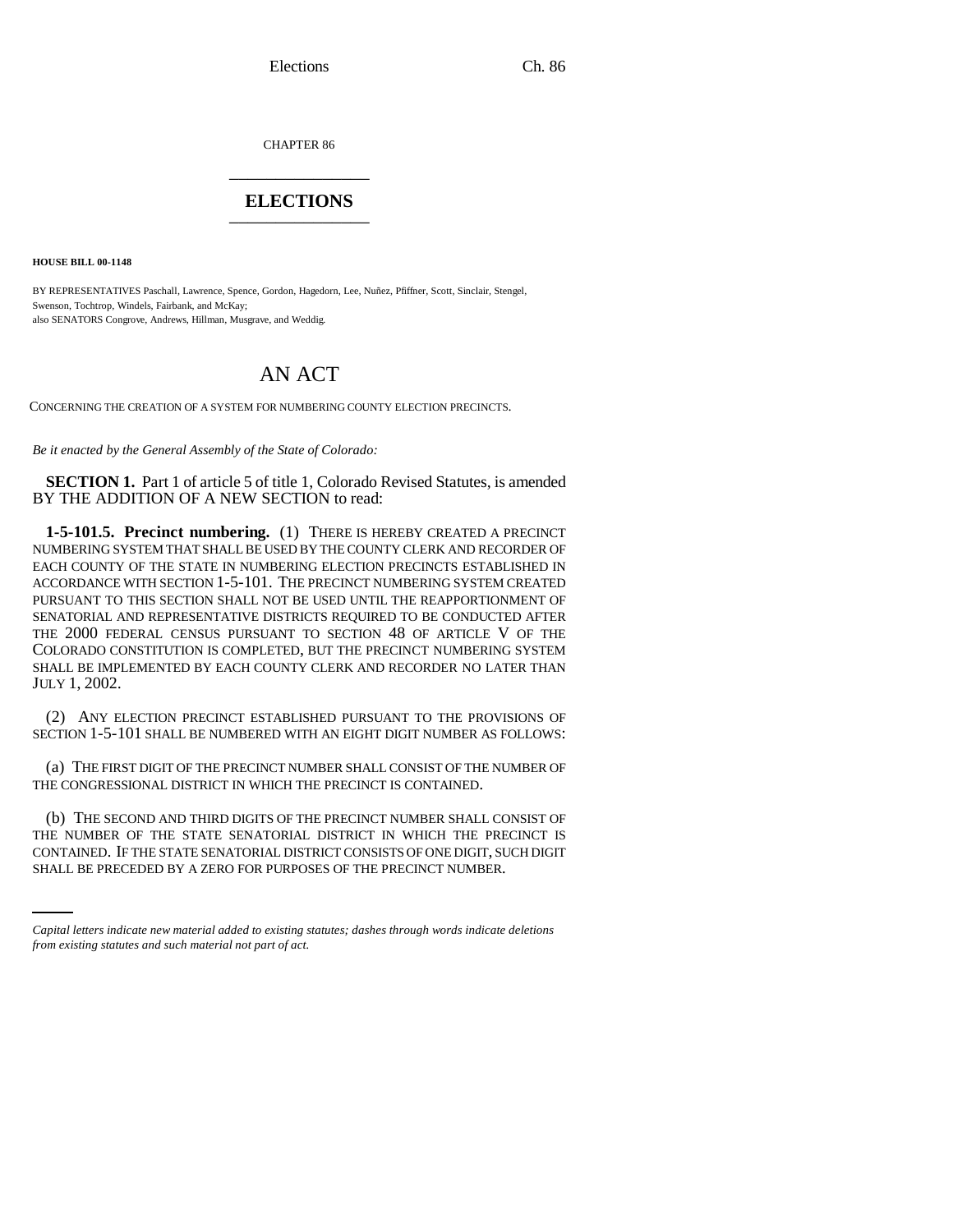## Ch. 86 Elections

(c) THE FOURTH AND FIFTH DIGITS OF THE PRECINCT NUMBER SHALL CONSIST OF THE NUMBER OF THE STATE REPRESENTATIVE DISTRICT IN WHICH THE PRECINCT IS CONTAINED. IF THE STATE REPRESENTATIVE DISTRICT CONSISTS OF ONE DIGIT, SUCH DIGIT SHALL BE PRECEDED BY A ZERO FOR PURPOSES OF THE PRECINCT NUMBER.

(d) THE LAST THREE DIGITS OF THE PRECINCT NUMBER SHALL CONSIST OF AN INDIVIDUAL PRECINCT NUMBER AS DETERMINED BY THE COUNTY CLERK AND RECORDER.

(3) ANY CHANGES IN ELECTION PRECINCT NUMBERING REQUIRED PURSUANT TO THIS SECTION SHALL BE COMPLETED AND REPORTED BY THE COUNTY CLERK AND RECORDER TO THE SECRETARY OF STATE IN ACCORDANCE WITH SECTION 1-5-103 (3).

**SECTION 2.** 1-5-101 (1), Colorado Revised Statutes, is amended to read:

**1-5-101. Establishing precincts and polling places for partisan elections.** (1) Subject to approval by the board of county commissioners, the county clerk and recorder of each county shall divide the county into as many election precincts for all general, primary, and congressional vacancy elections as is convenient for the eligible electors of the county and shall designate the place for each precinct at which elections are to be held. In establishing boundaries, the board of county commissioners shall take into consideration natural and artificial boundaries that meet the requirements of the United States bureau of the census. The precincts shall be numbered IN ACCORDANCE WITH SECTION 1-5-101.5. Changes in the precinct boundaries of a county shall be made only within the district boundaries of each representative and senatorial district.

**SECTION 3.** 1-5-103 (3), Colorado Revised Statutes, is amended to read:

**1-5-103. Changes in boundaries - partisan elections.** (3) All changes in precinct boundaries or numbering for partisan elections, INCLUDING CHANGES REQUIRED PURSUANT TO SECTION 1-5-101.5, shall be reported within ten days by the county clerk and recorder to the secretary of state, and a corrected precinct map shall be transmitted to the secretary of state as soon as possible after the changes have been effected.

**SECTION 4.** 30-11-107 (1) (f), Colorado Revised Statutes, is amended to read:

**30-11-107. Powers of the board.** (1) The board of county commissioners of each county has power at any meeting:

(f) To set off, organize, and change the boundaries of precincts in their respective counties and to designate and give names therefor NUMBER SUCH PRECINCTS IN ACCORDANCE WITH SECTIONS 1-5-101 AND 1-5-101.5, C.R.S.;

**SECTION 5. Effective date.** This act shall take effect at 12:01 a.m. on the day following the expiration of the ninety-day period after final adjournment of the general assembly that is allowed for submitting a referendum petition pursuant to article V, section 1 (3) of the state constitution; except that, if a referendum petition is filed against this act or an item, section, or part of this act within such period, then